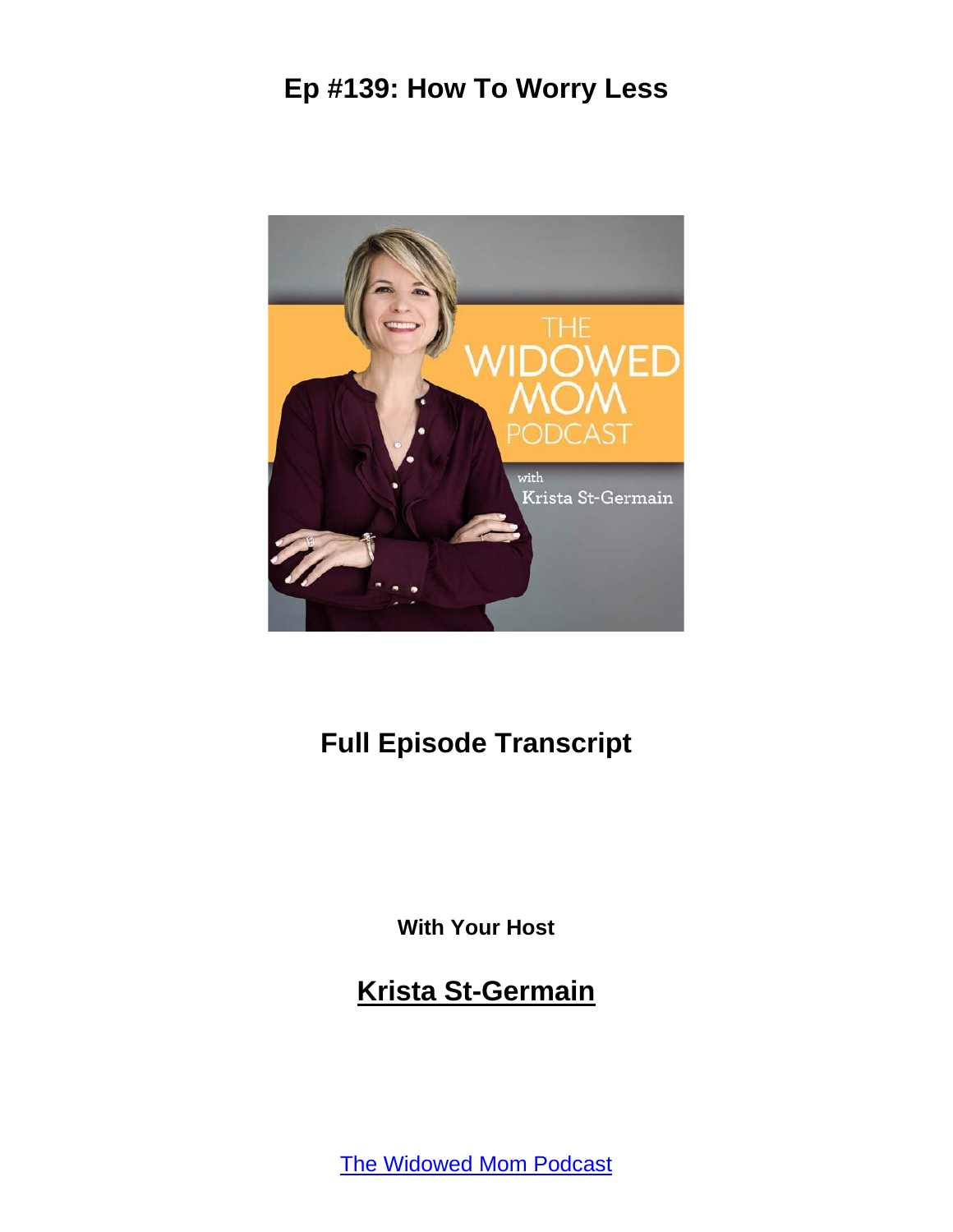Welcome to *The Widowed Mom Podcast*, episode 139, How To Worry Less.

Welcome to *The Widowed Mom Podcast,* the only podcast that offers a proven process to help you work through your grief, to grow, evolve, and create a future you can truly look forward to. Here's your host, Master Certified life coach, grief expert, widow, and mom, Krista St. Germain.

Hey there, welcome to another episode of the podcast. We're going to talk about worrying today and how to worry less. Because I know a lot of you are worrying more than you want to, and you don't really know what to do about it. You don't like it. So, we're going to talk about it. I have a pretty simple process, to be honest, that will help you, and I want to tell you about it today.

I personally have also been worrying. Just so you know, I'm human. Our dogs are fighting, I might have mentioned this before, but our dogs are fighting. So, Hugh and I got a dog. Let's see, we got Sadie in January. He died in August. So, Hugo, my daughter, and I picked Sadie out from the humane society, and later we were curious, so we had her doggie DNA done. Which is kind of fun.

They told us at the humane society that she was part Rottweiler and part lab. And I was curious, so I had her doggie DNA done, and it only goes back three generations, but what came back is 25% unknown, meaning they can't go back that far, 25% Pitbull or American Stafford Charterer, I think is the official name, and then, 12% German Sheppard, 12% Doberman, 12% Rottweiler, and 12%, what's the other one, lab.

So, she's a hot mix, and she's been very friendly for most of her life, never really had any conflicts. And when I met the boyfriend, uh, let's see, February of 2020, right before COVID. We introduced his dog, which is soft coated wheaten, very small, white, fluffy, little terrier, introduced the two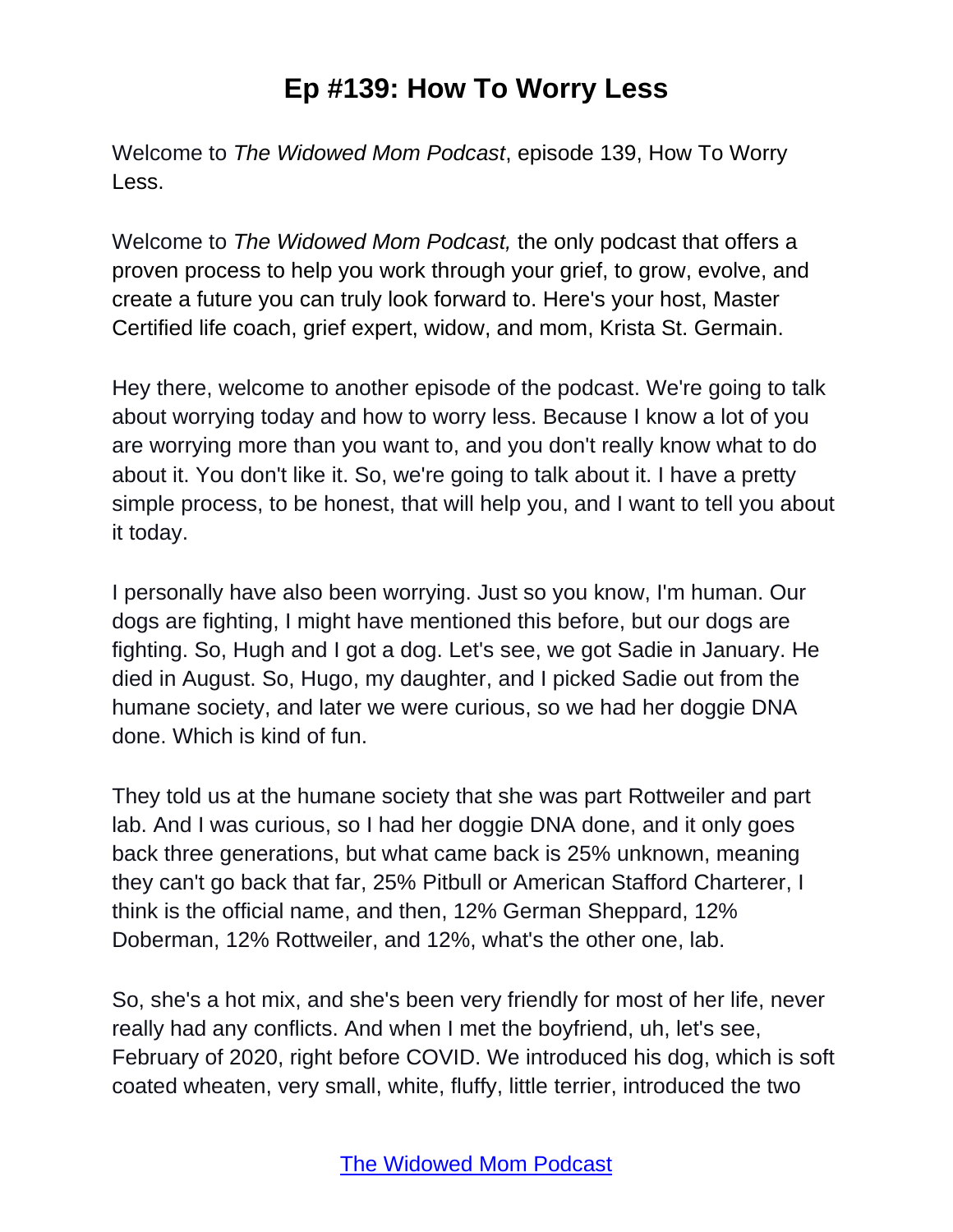dogs, and they became best friends. For the last almost two years, they have just hung out, wrestled, and all has been well.

Then, when we moved in together in June last summer, all good, right? Everybody's friends, everybody's getting along, lot's of running around the house and chasing each other, and all seemed to be well. And then, it wasn't. Then, they started fighting, and, so, we're working with a dog trainer to try and remedy this situation and break the pattern. But this has been something that I have noticed my brain worrying a lot about.

So, I also notice a lot of my clients worrying, and of course, I notice my brain worrying. And I've done a lot of work on my own worrying. I want to talk about how you can actually worry less because I know if it's something that helps me then, it's going to help you too, right? So, that's what I want to talk about today, and that's a little bit of background about what's going on in my life and what I've been thinking and worrying about or noticing my brain worrying about.

I also have been worrying about my daughter. So, she rolled her ankle really badly in December at a volleyball practice, and we've still got another CT scan left to go. It looks like we're not going to have to have surgery. I don't think, but it's like, the end of her volleyball career because she was just going to play one more season of club. She graduates from high school in the spring, and such a bummer. So, I have just been worried about that too.

So, my brain has been worrying, and I bet your brain is worrying. So, let's get into how to worry less, shall we? I want to share with you three steps. It really is this simple, okay? Just these three steps. And before I get into them, what you need to know is that worrying is natural. Our brain was designed to worry. There is a primitive wiring that still exists in our brain, right? That hyper focuses on what is negative in the world as a means to protect us.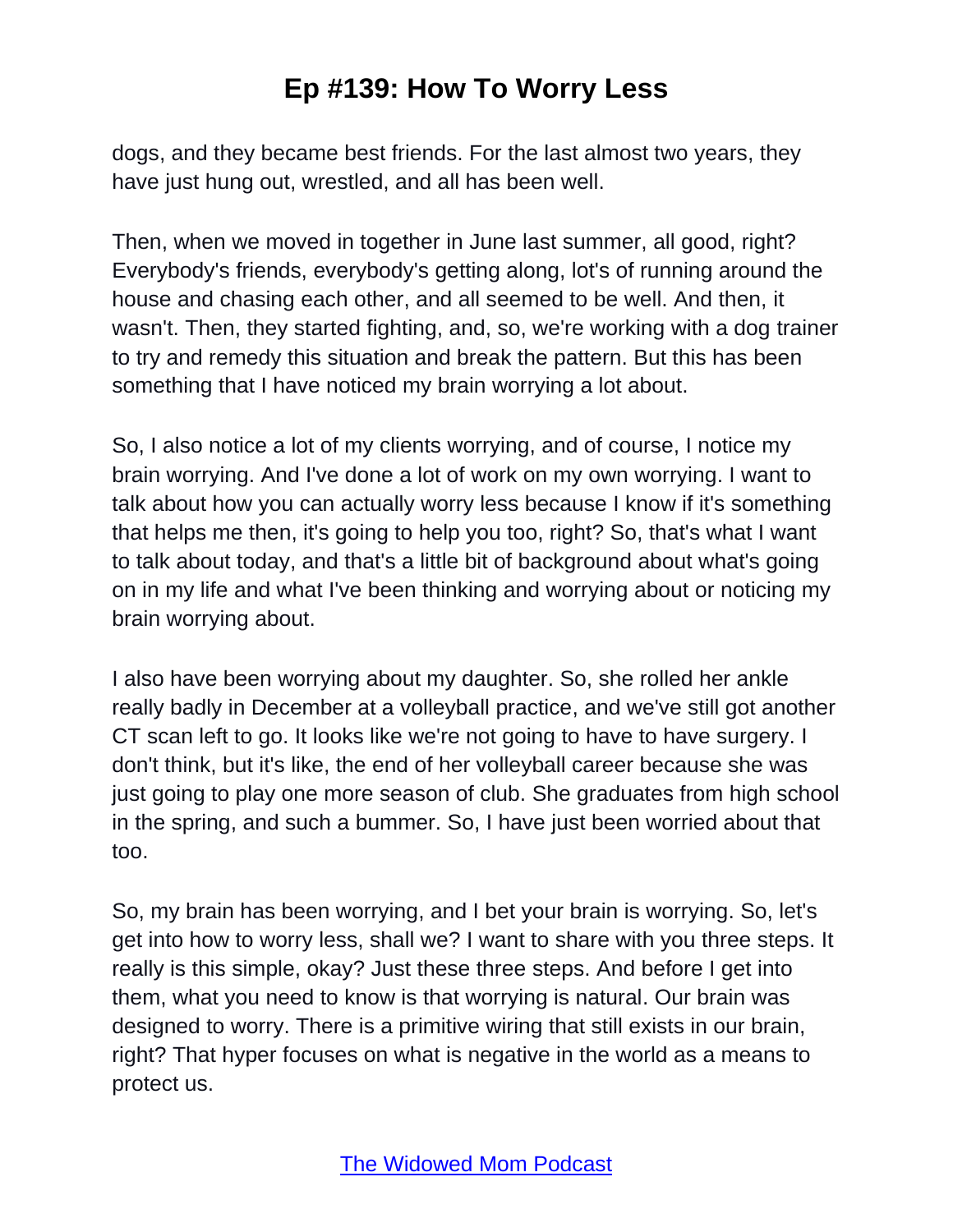Our brain prioritizes scary things over happy things because happy things don't kill us and scary things do. So, we have brains with built-in negativity biases and a built-in predisposition to worry. Okay? So, worrying is natural. So, step one of how to worry less is to stop worrying about worrying. Okay? Don't make it mean anything about you or your future or what's possible for you or you. Don't make it mean anything.

It's just your brain doing its thing. It's just your brain doing what brains do. One of my friends says it's your brain, braining. Whenever our brain is doing what it's designed to do, it's just our brain, braining. This is just the part where our brain worries because it was designed to do that. So, stop worrying about worrying. That is step one.

I just coached someone inside Mom Goes On about this exact same thing. It was really the worry about her worry that was her problem because she was making her worry mean there was something wrong with her. She was making her worry mean that she wasn't doing it right, and that's not helpful. That just actually creates more of what we don't want, instead of less.

So, stop worrying about worrying. Okay, step two, write down what you're worried about, really and truly take the time to write it down. This is what I have done many times. Write it down. What am I worried about? And then, make a whole list, dump it out, all the worries, right, get it all out. Give yourself the relief of knowing that every worry you have is written down on the page.

What's interesting about this for me is that sometimes when I go to do this, it feels like I have all of these things to be worried about and when I allow myself to write down all of my worries, what I notice is that there's actually a lot less of them than I thought. It's a smaller list than I thought, but it doesn't really matter how long the list is. Just write them down. Okay?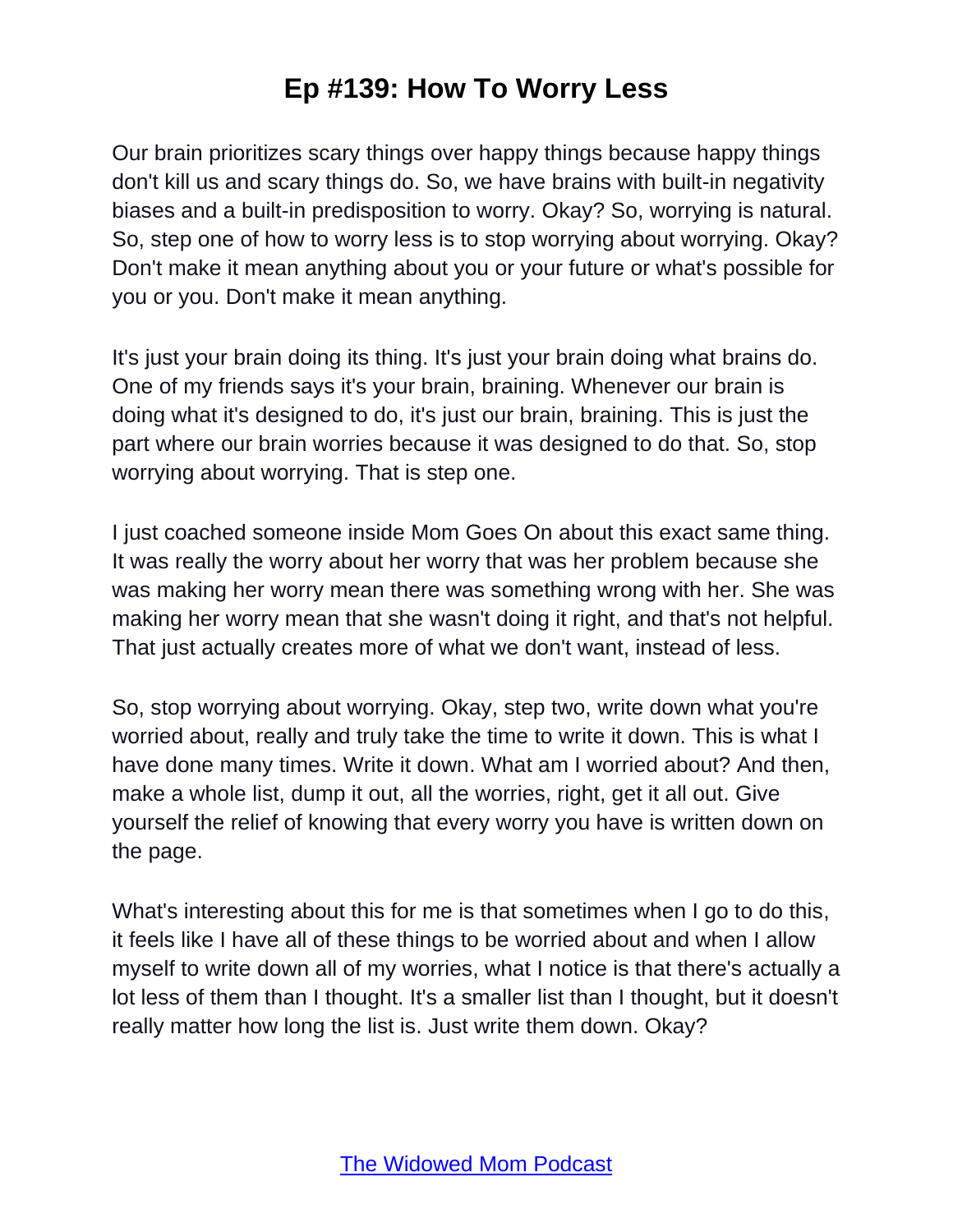Now, once you've written them down, ask yourself, is there anything I can do about this worry? Go through the list one by one. Is there any productive action I could take to influence the outcome? Because the act of worrying itself doesn't actually help us, right? It doesn't help us problem solve. It doesn't help us do anything productive. It doesn't help us influence the outcome. It just kind of keeps us spinning and confused and doubting and like, right? It's just not productive at all.

My teacher Brooke Castillo is famous for saying that worry only pretends to be necessary, and I think she is right; pretends to be necessary. But it isn't actually useful. So, once you've written down everything that you're worried about, ask yourself, could I take a productive action here to influence the outcome? Because if you are worried that the airplane that you're already on is going to crash, there's probably not much you can do about it, right?

Worrying isn't helping you, but say for me, I'm worried about my dogs fighting. I can take some action. I can follow the steps that my trainer has given us, right. I can work with the dogs. He's actually written down instructions. I can follow those instructions, and I can do that at home training. That's the productive action I can take. With my daughter and her foot, I can make sure that the CT scan gets scheduled, right. When the doctor didn't call me, I called them. I could take some action.

So, write everything that you're worried about down. Ask yourself if there's a productive action you can take and where there are opportunities for you to contribute to a solution take action. Write the action down and take it. Alright, and then, notice when there isn't an opportunity for you to actually take action when it's outside of your ability to influence that's when we want to let it go.

That's when we want to notice that it's just our brain braining. Just our brain is doing its thing, and we don't have to pay so much attention to it. We don't have to take it so seriously. So, step one is to stop worrying about your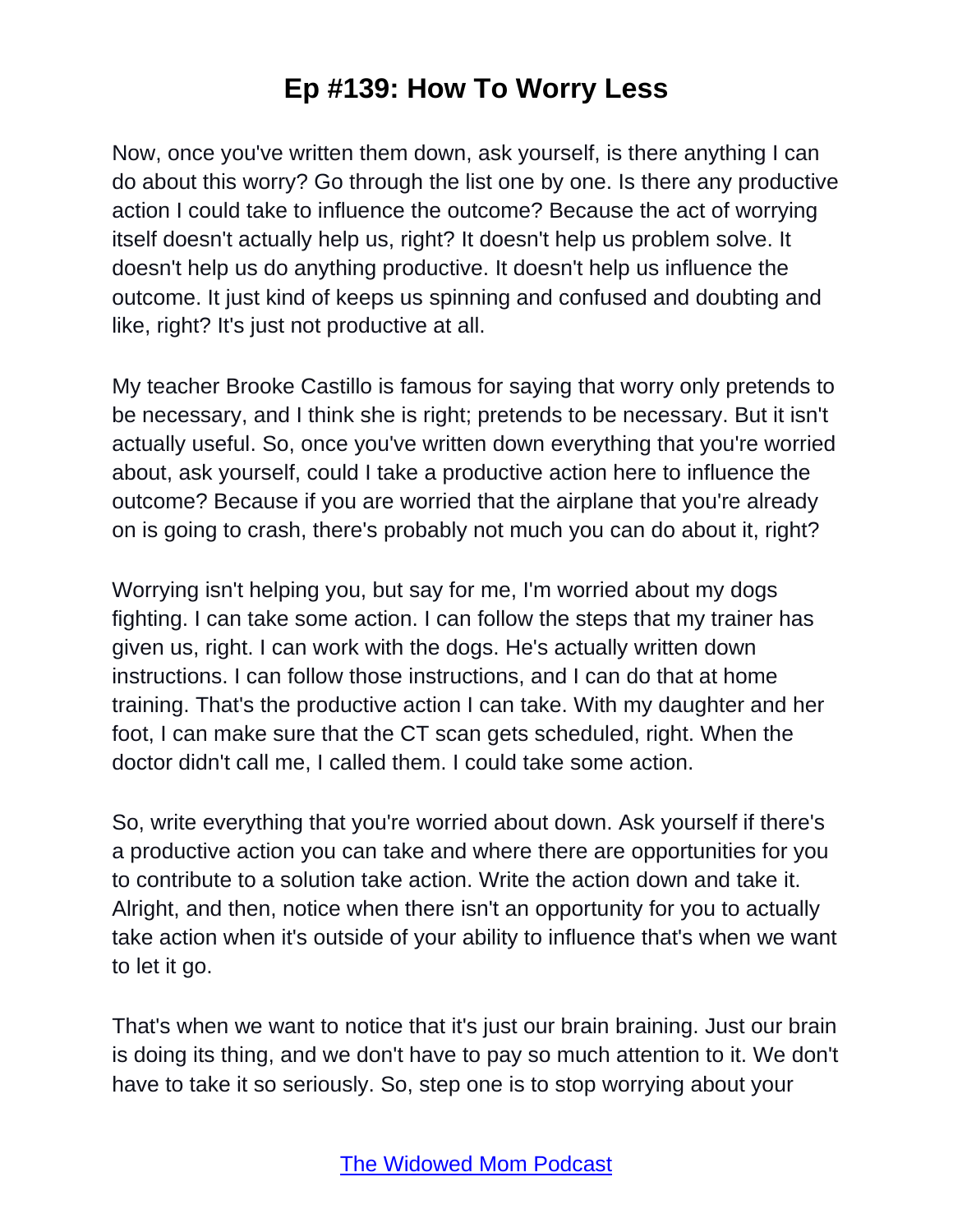worrying. Step two is to write down what you're worried about and ask yourself if there's a productive action you can take, and if so, take it. And step three is a little bit counterintuitive but go with me because it's very helpful. Identify the worst-case scenario. What is the worst possible outcome here?

I know if you've never done this before, you're probably like, what? Why would you do that? Aren't you supposed to think positively? Okay. No. What is the worst thing that could happen, and the reason we do this is because it's not really the thing that could happen that we dread so much as it is the feeling that we would likely feel if it happened? So, what's the worst thing that could possibly happen here?

So, in my mind, just going back to my dog's issue, the worst thing that could possibly happen would be that I have to rehome one of the dogs. Alright? So, that's the worst thing that could probably happen. Or that I have to put down a dog; maybe it could even come to that. Okay, so, that's the worst thing, and then, ask yourself if it happened, if the worst-case scenario really did come true, what's the feeling you might have to feel?

So, for me, that feeling would be sadness. I would have to be willing to feel sad. And this is helpful because once you have written down the worstcase scenario and you understand that the worst part of it will be the feeling and then you remind yourself that feeling can't hurt you. You might not like it, you might not want it, but that feeling is just a vibration in your body.

This is why the very first thing you learn inside of Mom Goes On, my coaching program, for widowed moms. The very first thing you learn is how to feel a feeling all the way through so that you get good at it. Because once you get good at feelings and you're confident that you can allow any feeling to pass through you, then feelings become less scary. They become less dreadful.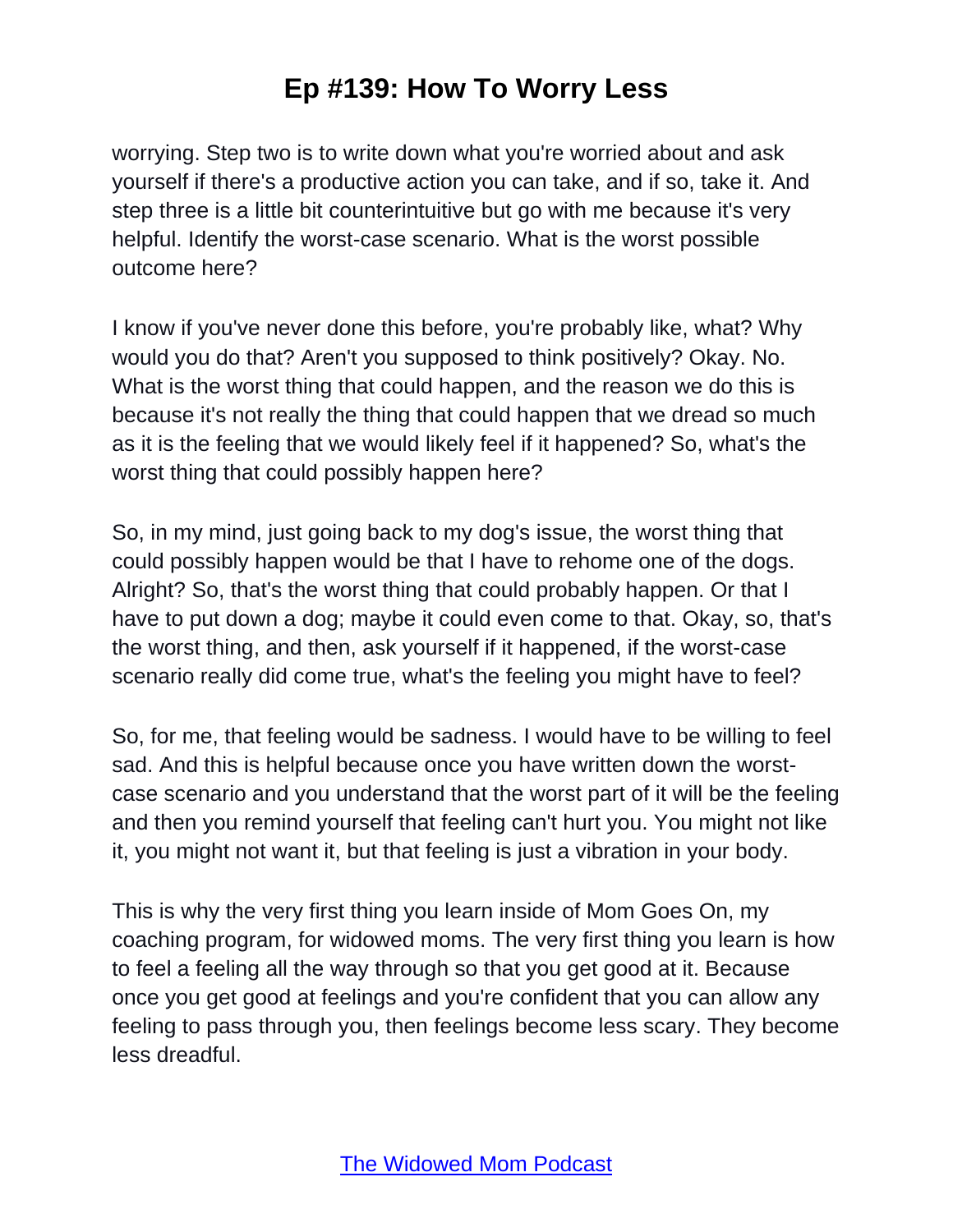You will have less dread around the possibility of a feeling happening to you in the future. That doesn't mean you're going to look forward to feeling sad, but that means you're going to stop living your life to avoid feeling sad. You're going to stop being so preoccupied with not feeling sad or any other negative emotion because you actually start to believe that you're good at feelings.

So, that's a game-changer, right? Nobody ever wants to do it, but it's a big, big deal when we do. So, when you identify the worst-case scenario, you understand the feeling that might happen in that scenario, and you start to consider that it can't hurt you, right? What would it be like for you to feel sad, or whatever the emotion is that you're kind of not wanting to feel, and could you handle it? Because that's the worst of it. That's the worst of it.

And p.s. that's the worst of it with my daughter in volleyball, right. The worst of it is feeling sad for me. Like, me feeling sad for her, me feeling sad for me because I love watching and seeing her happy, and me feeling sad about her feeling sad. Sadness, that's the worst part of it for me. Am I willing to feel sad? Could I handle it? Do I know that I'm good at it? Yeah, actually, I do. I have a lot of experience with it.

Do I love it? No. But it's part of the human experience. It can't hurt me, and I don't have to get all you know wrapped around the axel avoiding sadness. And the other thing that's important to know is that the emotion that you don't want to feel if the worst-case scenario were to happen wouldn't actually be caused by what happened. And I know it sounds crazy, but really whatever it is that would happen in the future would be caused by a story in your brain.

It would be caused by what your mind makes what happened mean. Meaning that you actually get to choose how you want to think about anything. And here's the deal, this doesn't mean you wouldn't choose to feel the negative emotion. If I have to get rid of one of my dogs, I'm going to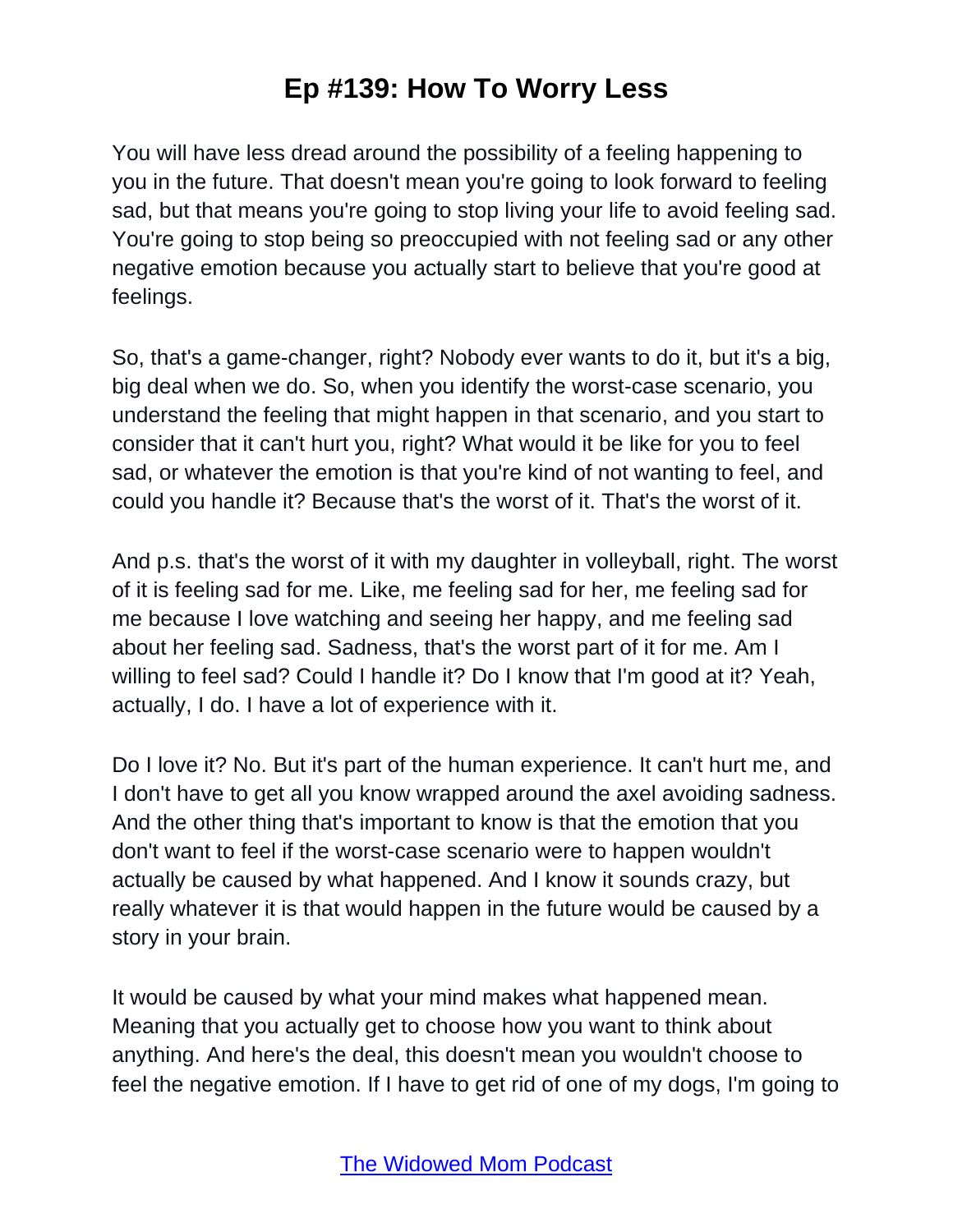choose to feel sad. I'm not going to choose to feel happy about that. Sadness will feel very appropriate to me, and I wouldn't try to talk myself into happiness.

It's a great relief knowing that I'm the one that gets to make the choice. I'm the one that gets to choose how I want to think about what has happened and allow myself to feel how I feel about it. It didn't just happen to me. I'm not the powerless victim in the situation. Right? I could talk myself into thinking happy thoughts about it. That it's better because someone else gets to have my dog, my dog gets to have a happy home where she doesn't have to wear a mussel, you know, I don't know. Hopefully, a mussel is not going to be a long-term solution.

You get the point, right? I get to choose what I think about what happened. Therefore, I'm the one creating my emotional experience of it, and that's not to say I'm going to choose to think positively and feel happy about it, but that's to say I can recognize that I'm in more of a powerful position than most of us think we're in. And if you want to think differently about whatever it is, you can.

So, in review, step one, stop worrying about worrying. Don't make it mean anything about you, your future; it's just your brain doing what your brain was designed to do, to hyper-focus on the negative. Step two, write down what you're worried about. Ask yourself if there's a productive action you can take to influence the outcome, and if there is, take that action. Then, number three, if there isn't, identify the worst-case scenario. What's the feeling you might have to feel?

Remind yourself it's just a vibration in your body. You can handle it. And remind yourself that you get to choose how you want to think about anything. And even if you choose to think in a way that makes you feel a negative emotion, you are still choosing, and there's power in that. Alright, that's what I have for you.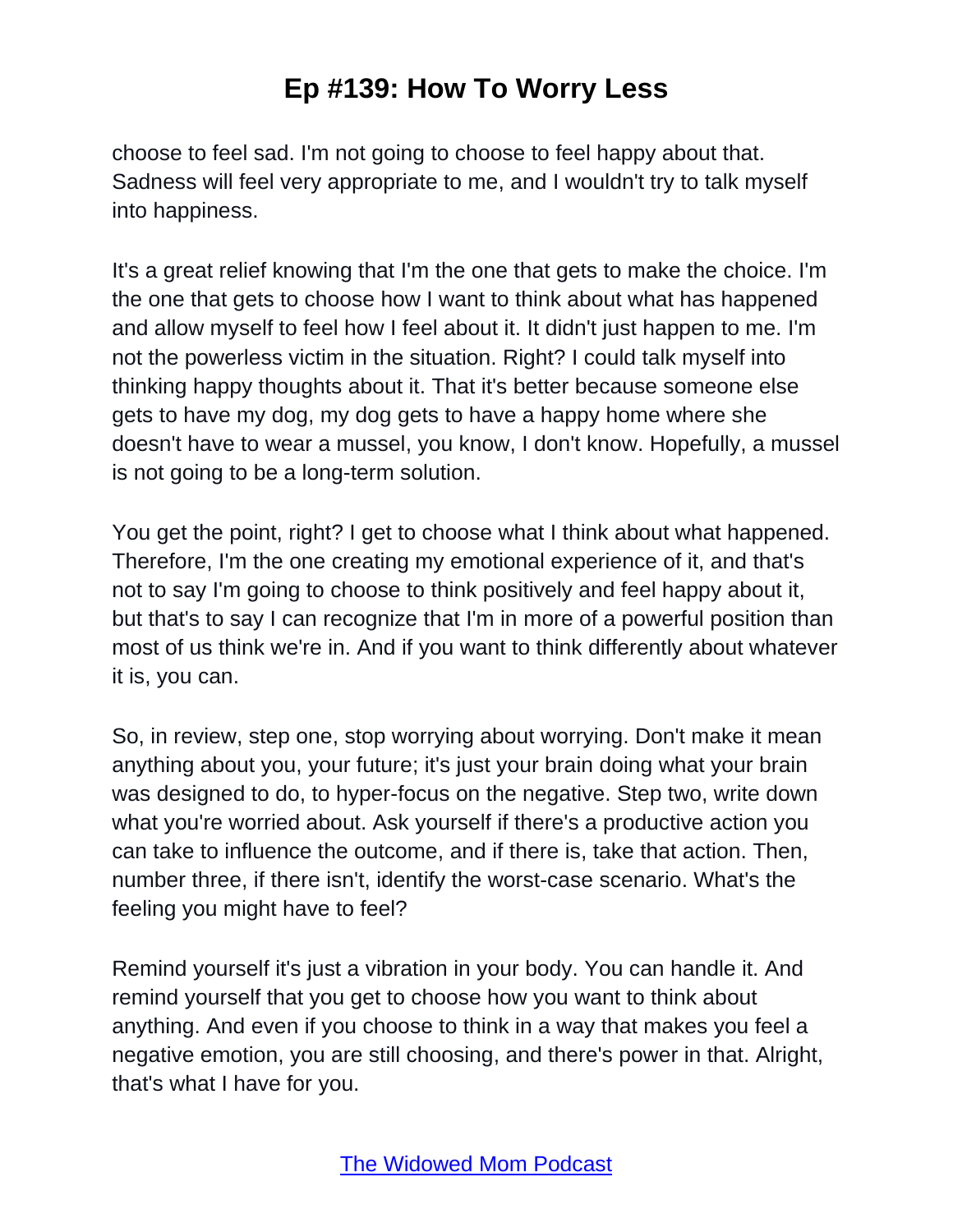Oh, I want to remind you, too, in case you don't know, we've changed the enrollment process for Mom Goes On, and I'm really excited about it because it's so much better for you. It used to be that if you wanted to join Mom Goes On, you had to apply, and then you had to find a time on my calendar, and I was usually pretty backed up, which means you had to wait a couple of weeks, and I don't want you to have to wait a couple of weeks anymore.

So, now you still have to apply, and the reason for that is we're not going to be on the phone together anymore, and I don't want to offer you a position in Mom Goes On if I don't genuinely believe I can help you. So, the application is slightly different, but it's designed for me to make sure that you are ready for coaching. Because not everybody is ready yet. That's totally fine, but I only want to offer to help people who are genuinely ready for coaching. And so, the application tells us that, and right now, to give you an idea, about 70-75% of people who apply are accepted. About 25% aren't ready just yet.

So, once you're accepted then, all you have to do is go and watch the free private training that we created, which explains the four-part framework that I have used to now help hundreds of widows get the tools and support, right, and learn to love life again, you can just watch it. It's so easy and at your own convenience. Then, it also explains everything you need to know about how Mom Goes On works, and we're standing by to answer any question you have, and then you can just enroll. You can just go.

I don't want you to wait anymore, so that's the new process. You can learn more at coachingwithkrista.com and check out the work with me page. It explains everything. That's where the application is. I would love, love, love to be able to get to know you to coach you, and help you love your life again, too. Alright, no settling for a new normal, just I am not having it.